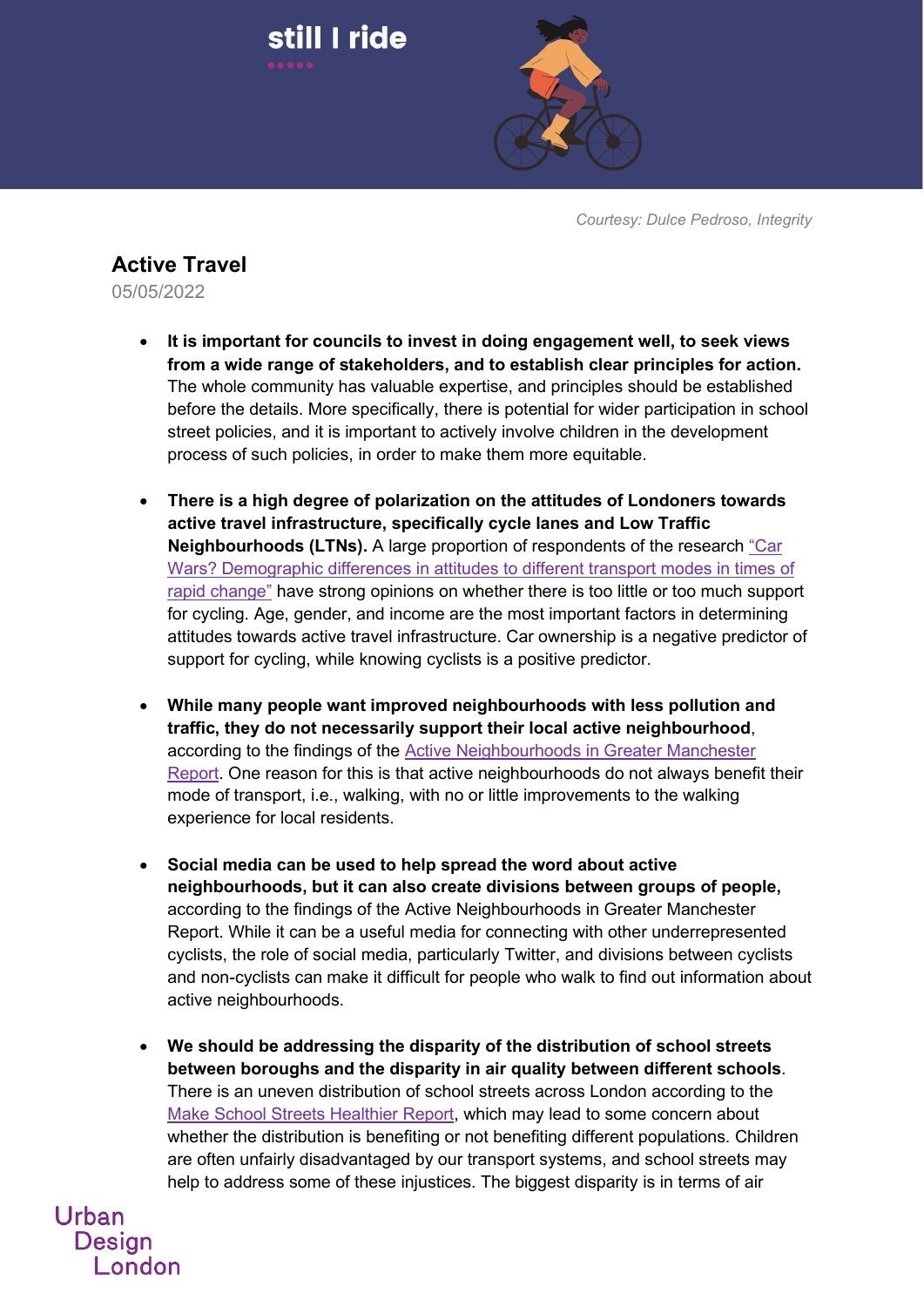

*Courtesy: Dulce Pedroso, Integrity*

quality between different schools, with schools in areas of worse air quality having fewer school streets.

- **There is a need for safe routes, crossing points, and footways, as well as proximity to destinations, in certain boroughs in order for children there to be able to travel independently**, according to the finding of the research [Phenomenal](https://westminsterresearch.westminster.ac.uk/download/a15f58764df825324905f36acfaa8797783d810fd9a89f155100deb0d5238b90/193972912/Holly%20Weir%20PhD.pdf)  [Landscapes: exploring children's neighbourhood mobility and their experiences](https://westminsterresearch.westminster.ac.uk/download/a15f58764df825324905f36acfaa8797783d810fd9a89f155100deb0d5238b90/193972912/Holly%20Weir%20PhD.pdf)  [within three east London neighbourhoods.](https://westminsterresearch.westminster.ac.uk/download/a15f58764df825324905f36acfaa8797783d810fd9a89f155100deb0d5238b90/193972912/Holly%20Weir%20PhD.pdf) Parental permission and motivation, as well as opportunities, for children there to use "spaces between places" during their travel in their neighbourhoods is also important, in order for them to gain confidence and experience in travelling independently. Additionally, threshold spaces, spaces outside of a child's home, are important for children's wider mobility in these neighbourhoods. Finally, it is important to consider the local context when designing spaces for children, as what works in one area may not work in another.
- **Stop and search, affordability, and the lack of infrastructure are all key issues preventing black men from cycling**, according to the research [Barriers to Black](https://blog.westminster.ac.uk/ata/projects/showcase/barriers-to-black-men-cycling-in-london/)  [men cycling in London.](https://blog.westminster.ac.uk/ata/projects/showcase/barriers-to-black-men-cycling-in-london/) There is a lack of representation of black men in the cycling world, which renders black men who do cycle "invisible". A wider conversation about cycling, more black-owned cycling shops, and more cycling groups in black communities could help to increase the number of black men who cycle.
- **The dominance of 'sporty' cycling culture can discourage cycling for women of colour**. Some women who are already confident cyclists and have positive relationships with sport are having to negotiate and challenge this culture and the dominant cycling discourses, as is evident in the research [Still I Ride: How women of](https://blog.westminster.ac.uk/ata/still-i-ride-how-women-of-colour-are-challenging-discourses-in-and-through-cycling/)  [colour are challenging discourses through cycling.](https://blog.westminster.ac.uk/ata/still-i-ride-how-women-of-colour-are-challenging-discourses-in-and-through-cycling/) Social interventions for both men and women of colour alongside new cycle infrastructure can help remove the numerous barriers that they face.
- **There is a need for more protected cycle lanes, better signage, cycle parking, public toilets and dedicated spaces for delivery cyclists to stop and rest.** Delivery cyclists in London experience a lot of pressure to hurry according to the research [Towards an Intersectional Perspective in Cycling,](https://activetravelstudies.org/article/id/1264/) which can lead to dangerous situations on the road. Near-misses are a daily experience, which can be frustrating and scary, and they also lack access to public toilets and water fountains. The business models of many delivery companies create a perfect storm of risk factors that negatively affect the health and safety of not only delivery cyclists, but all road users, often leaving cyclists feeling at the mercy of customers.

Urban **Design** London